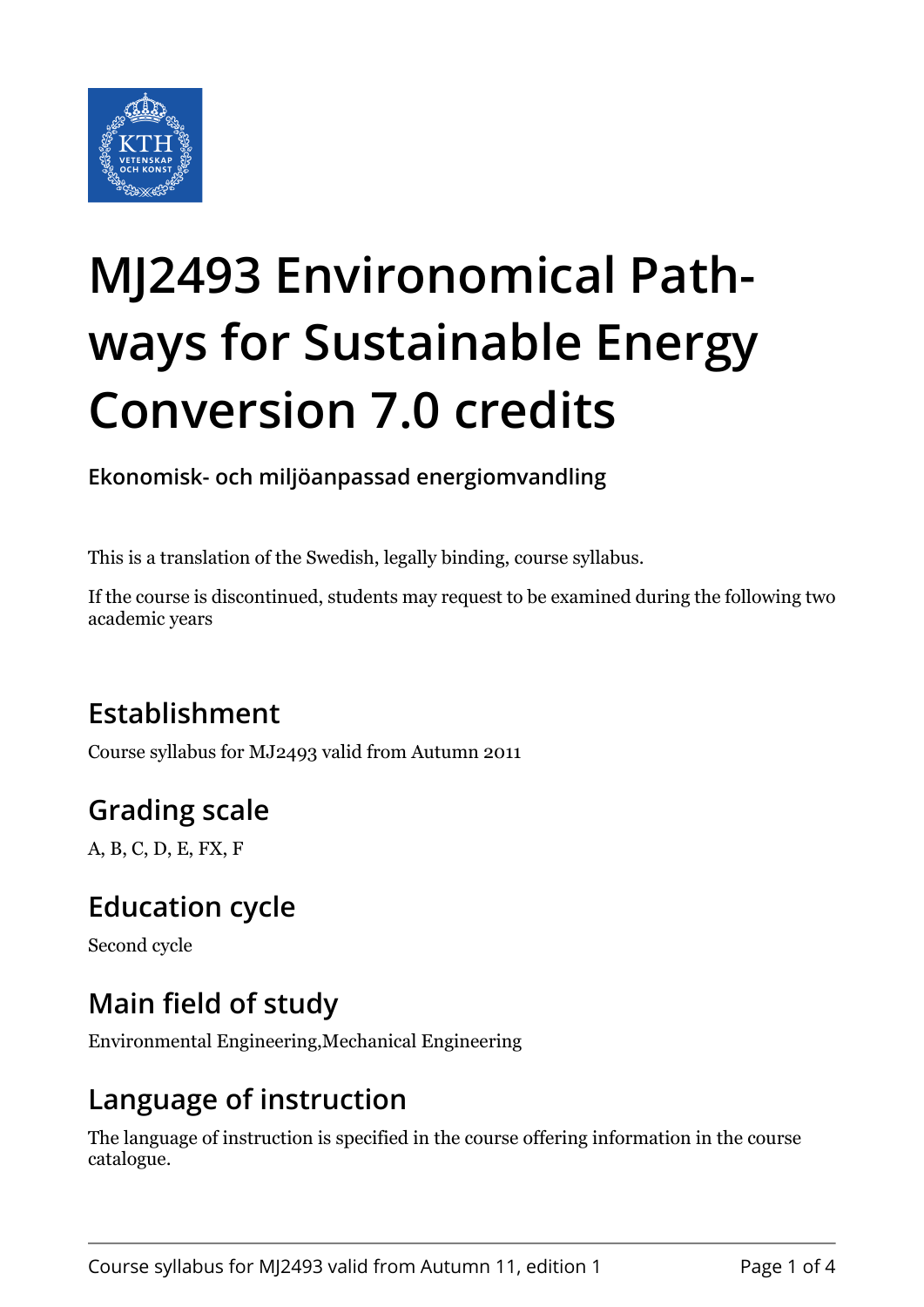## **Intended learning outcomes**

After completing the course, students should be able to:

\* Apply a system approach in analyzing the chain for energy conversion, from primary energy

source to energy services. This includes:

--> To identify a proper system boundary for energy conversion problems, addressing a whole chain for energy conversion with target energy services in focus.

--> To conduct an overall analysis of energy, environmental and cost efficiency of complex

energy conversion schemes where renewable energy soures are integrated.

--> To use the result to carry out an environomical discussion at an advanced level, and be able to in detail analyse different environomical choices and their consequences.

\* Through project-based working method, be able to take charge and carry out an innovation process concerning problem solving in complex energy conversion chains.

#### **Course contents**

This course is the last in a series of Environomical Pathways courses given within the context of the EM MSc programme SELECT. From an overall perspective, it ties together methods for energy conversion assessment in a sustainability context that have been introduced in Year 1 of the programme.

The course is given by KTH to students located elsewhere in partner universities across Europe. It is thus a distance-based course where student groups, lecturers and project advisors come together using distance-based meeting technology.

In this course the student shall, under guidance of senior teachers at each one of the universities, perform a case study related to an industrial environomical energy conversion problem of the future. If possible, this case study can be a pre-study to their MSc thesis topic. The intermediate results will be presented at"remote seminars"throughout the semester and the final results of these case studies are supposed to attract significant industrial response as the case studies will all be of high present and future relevance, selected by the SELECT Steering Committee from suggestions from the academic as well as industrial partners.

## **Disposition**

The course will be givenoverperiods 1-4

Planned hours:

- -Lectures --20h (10occasions)
- Seminars -- 20 h (5 occasions)
- Project work, P -- 60 h (sheduled time for project work, 8 occasions)